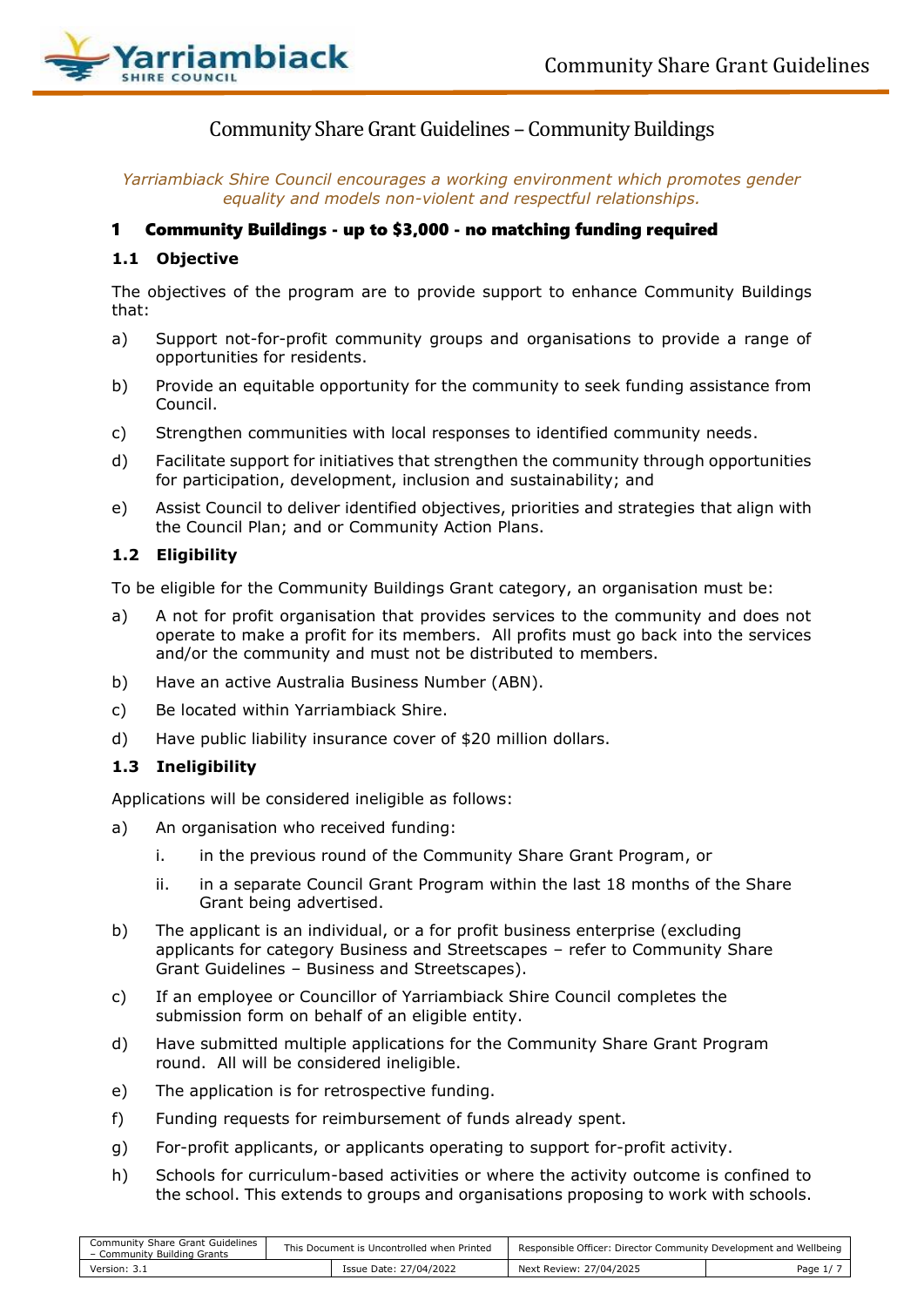

- i) Religious and political organisations for core operating and administration costs.
- j) Groups and organisations considered the responsibility of other levels of government or non-government organisation (NGO).
- k) Groups and organisations experiencing financial hardship as a result of inappropriate financial management practices including debt repayment activities.
- l) Individuals.

## **1.4 Assessment Criteria**

The following matters will be assessed in determining if the Community Buildings Grant application is successful:

- a) Addresses a genuine and identified community need.
- b) Enhances social inclusion and/or sustainability.
- c) Aligns with Council's Plan, and/or a Yarriambiack Shire Community Action Plan.
- d) Has limited financial capacity and/or means to attract other sources of financial/inkind support.
- e) Demonstrates the good use of Council (public) funds.

A scoring matrix (Table 1) will be utilised by the Assessment Panel to score each project.

### **1.5 Terms of Funding**

- a) The Community Share Grants Program Community Building Grant has two annual funding rounds as per the Policy.
- b) Organisations are only permitted to submit one application for each funding round.
- c) All mandatory questions within the application must be fully completed and include all requested attachments.
- d) Grants will be distributed on receipt of the submitted Grant Funding Agreement and associated invoice.
- e) All funds must be expended or assigned to an item of expenditure by the end of funding period, in accordance with the funding agreement.
- f) Applications will not be assessed if previous grants have not been acquitted by the due date.
- g) Successful applicants will be required to submit a grant acquittal by the end of the funding period.
- h) Auspiced applicants must provide a letter from the auspicing organisation confirming their commitment to the project and willingness to manage funds on behalf of the applicant.
- i) If an organisation is auspiced, funds will be paid to the auspicing organisation.
- j) Programs will not be funded retrospectively (i.e. they cannot have already occurred).
- k) The project budget must detail all expenditure and income items.
- l) All grants will be subject to the Goods & Services Tax (GST). All organisations must submit one of the following to receive payment:
	- i. Organisations with an Australian Business Number (ABN) registered for GST A tax invoice, inclusive of GST stating the organisation's ABN.
	- ii. Organisations with an Australian Business Number (ABN) not registered for GST - An invoice stating the organisation's ABN.
- m) Council reserves the right to refuse funding if terms of funding are not met.

| Community Share Grant Guidelines<br>- Community Building Grants | This Document is Uncontrolled when Printed |                        | Responsible Officer: Director Community Development and Wellbeing |          |
|-----------------------------------------------------------------|--------------------------------------------|------------------------|-------------------------------------------------------------------|----------|
| Version: 3.1                                                    |                                            | Issue Date: 27/04/2022 | Next Review: 27/04/2025                                           | Page 2/7 |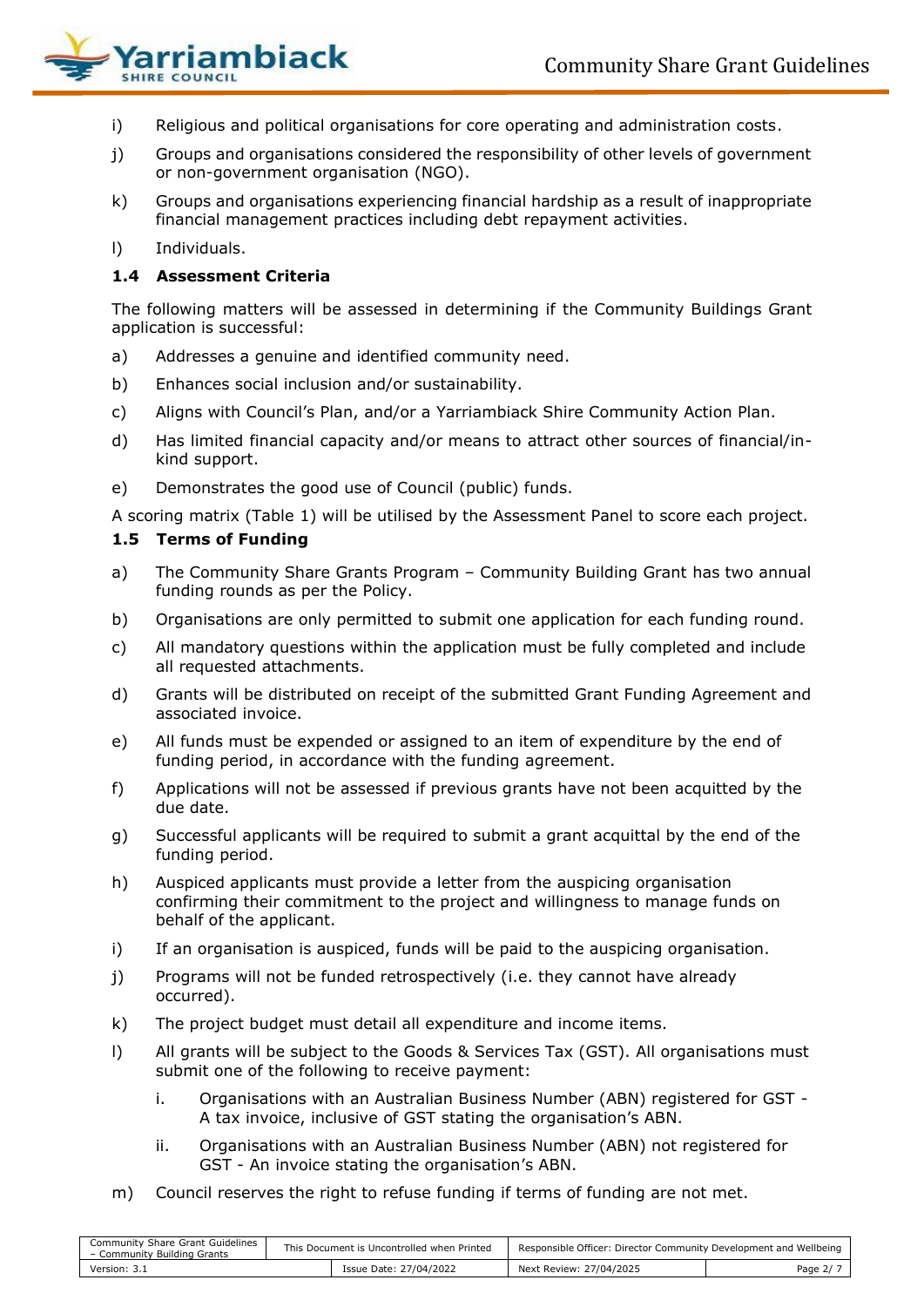

### **1.6 Step by Step Guide**

- a) All applicants must ensure they read the Community Share Grant Policy and Guidelines to familiarise with the program requirements.
- b) Check the eligibility and ineligibility sections of the Policy and Guidelines to determine if the organisation is eligible to apply for the current round.
- c) Ensure all areas of the application form are completed and provide attachments where required.
- d) Complete the Community Share Grants Application Form available for download / or via online submission at the Yarriambiack Shire Council Website.

Submit application using the following methods by the due date:

| Email:             | grants@yarriambiack.vic.gov.au                                                                           |
|--------------------|----------------------------------------------------------------------------------------------------------|
| In person:         | 34 Lyle Street, Warracknabeal                                                                            |
| Mail:              | PO Box 243, Warracknabeal 3393                                                                           |
| Online Submission: | Direct from website, ensuring all documentation is available when<br>commencing the application process. |

- e) Applicants will be notified in writing of the outcome by the timeline dates as outlined in the associated Policy.
- f) Successful applicants will be required to sign and return an agreement to Council before payment of the grant and commencement of the project.

### **1.7 Definitions**

| Groups                          | Groups are people that fit within a specific category such as Aboriginal<br>peoples, age, culture (ethnic backgrounds), gender, disability, socio-<br>economic, sexual orientations, professions (e.g., farming, white-collar,<br>blue-collar professions).                                                                                                                                                 |
|---------------------------------|-------------------------------------------------------------------------------------------------------------------------------------------------------------------------------------------------------------------------------------------------------------------------------------------------------------------------------------------------------------------------------------------------------------|
| social<br>wellbeing             | Social wellbeing enhances community spirit, builds networks within and<br>outside of the community that can provide an overall benefit to the<br>social fabric and cohesion of the community. Can foster a sense of<br>place and a sense of pride in the shire and/or town. Can create a vision<br>of the town, or expand on a vision for the town that creates a more<br>cohesive and inclusive community. |
| Diversity                       | Inclusive communities are welcoming to diverse groups of people,<br>including, but not limited to, seniors, youth, children, Aboriginal<br>Peoples, immigrants and newcomers, persons with disabilities, people<br>experiencing mental health challenges, and low-income populations.                                                                                                                       |
| Community<br><b>Action Plan</b> | Each Community in Yarriambiack Shire Council has a Community Action<br>Plan that identifies projects and objectives that are collectively<br>important for Council and/or the community to pursue.                                                                                                                                                                                                          |
| Not for Profit<br>Organisation  | Not-for-profit (NFP) organisations are organisations that provide<br>services to the community and do not operate to make a profit for<br>its members (or shareholders, if applicable). A few examples are<br>childcare centres, art centres, neighbourhood associations, medical<br>centres and sports clubs.                                                                                              |
| Sustainability                  | Examples of Sustainability Outcomes, but not limited to:                                                                                                                                                                                                                                                                                                                                                    |
| Outcomes                        | Social Sustainability Outcomes improve the lives of people buy<br>providing services and/or facilities to meet needs of the community.<br>Impacts the collective wellbeing of people.                                                                                                                                                                                                                       |

| Community Share Grant Guidelines<br>- Community Building Grants | This Document is Uncontrolled when Printed |                        | Responsible Officer: Director Community Development and Wellbeing |         |
|-----------------------------------------------------------------|--------------------------------------------|------------------------|-------------------------------------------------------------------|---------|
| Version: 3.1                                                    |                                            | Issue Date: 27/04/2022 | Next Review: 27/04/2025                                           | Page 3/ |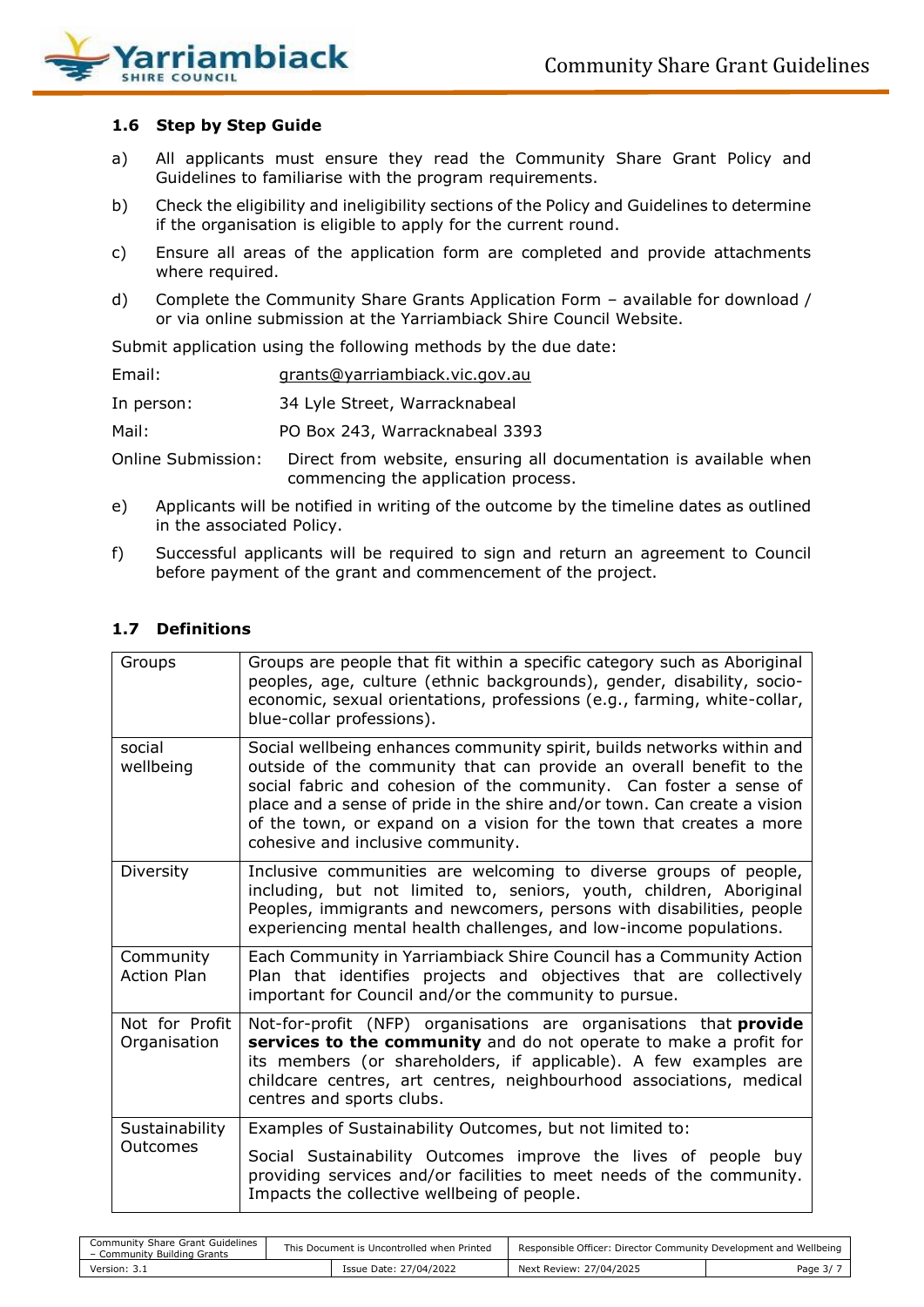

|              | Environmental Sustainability Outcomes improve the impact on the<br>environment, from electricity consumption, reduction of waste,<br>greenhouse emissions etc.                                                         |  |  |  |  |  |  |
|--------------|------------------------------------------------------------------------------------------------------------------------------------------------------------------------------------------------------------------------|--|--|--|--|--|--|
|              | Economic Sustainability Outcomes                                                                                                                                                                                       |  |  |  |  |  |  |
|              | Financial Sustainability Outcomes improve the overall running costs of<br>the building, enables an ability to generate income, frees up own source<br>revenue to utilise for the greater benefit of the community etc. |  |  |  |  |  |  |
| Council Plan | Key Objective 1: A Vibrant and Diversified Economy                                                                                                                                                                     |  |  |  |  |  |  |
|              | Key Objective 2: A Healthy and Inclusive Community                                                                                                                                                                     |  |  |  |  |  |  |
|              | Key Objective 3: A Robust and Thriving Environment                                                                                                                                                                     |  |  |  |  |  |  |
|              | Key Objective 4: A Council Who Serves its Community                                                                                                                                                                    |  |  |  |  |  |  |
|              | Refer to the Yarriambiack Shire Council - Council Plan for more details,<br>available for download on Councils Website.                                                                                                |  |  |  |  |  |  |

| Community Share Grant Guidelines<br>- Community Building Grants | This Document is Uncontrolled when Printed |                        | Responsible Officer: Director Community Development and Wellbeing |            |
|-----------------------------------------------------------------|--------------------------------------------|------------------------|-------------------------------------------------------------------|------------|
| Version: 3.1                                                    |                                            | Issue Date: 27/04/2022 | Next Review: 27/04/2025                                           | Page $4/7$ |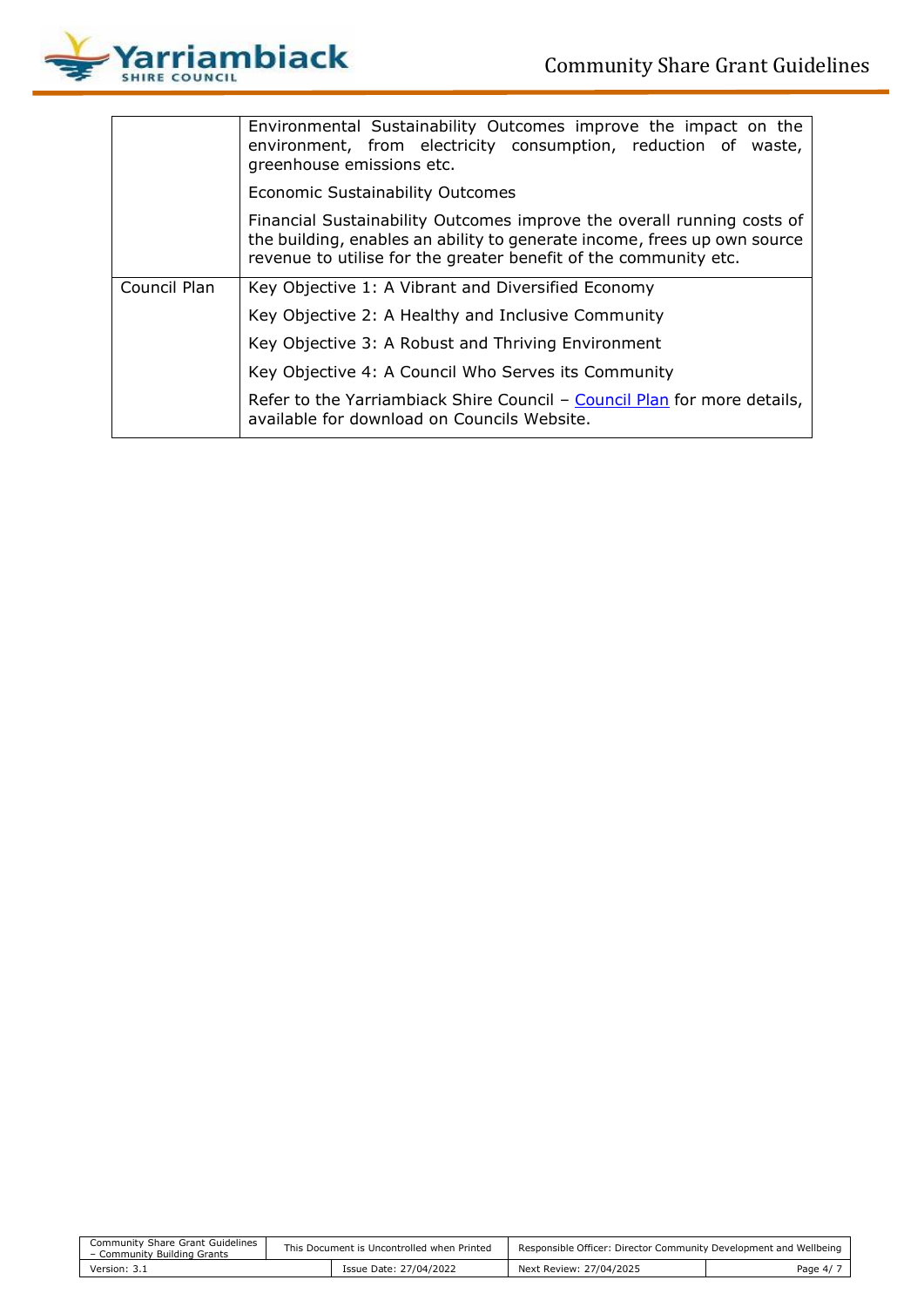

|                                                   | TABLE 3: Community Buildings Grant - up to \$3,000 - no matching funding required                                                                                                                           |                                                                                                                                                                              |                                                                                                                                                                                                                  |                                                                                                                                                                                      |                                                                                                                                                                  |                                                                                                                                                    |  |
|---------------------------------------------------|-------------------------------------------------------------------------------------------------------------------------------------------------------------------------------------------------------------|------------------------------------------------------------------------------------------------------------------------------------------------------------------------------|------------------------------------------------------------------------------------------------------------------------------------------------------------------------------------------------------------------|--------------------------------------------------------------------------------------------------------------------------------------------------------------------------------------|------------------------------------------------------------------------------------------------------------------------------------------------------------------|----------------------------------------------------------------------------------------------------------------------------------------------------|--|
| <b>Criteria</b><br>$/$ No.<br>of<br><b>Points</b> | <b>Diversity of people</b><br>(age, culture, gender,<br>disability, socio-<br>economic, mental health)                                                                                                      | <b>Enhances sustainability</b>                                                                                                                                               | <b>Enhance social wellbeing</b>                                                                                                                                                                                  | Demonstrates good use<br>of public funds                                                                                                                                             | <b>Limited Capacity to</b><br>attract Other Sources of<br><b>Funding</b>                                                                                         | <b>Alignment with Council</b><br>Plan objective and/or<br><b>Community Action Plan</b><br>project or objective                                     |  |
| 5                                                 | The building<br>works/enhancement aim to<br>provide a direct and indirect<br>benefit to a broad cross<br>section of the community,<br>across the entire<br>Yarriambiack Shire<br>footprint.                 | The building<br>works/enhancement<br>improves sustainability that<br>has a positive benefit to<br>social, environmental,<br>economic and financial<br>outcomes.              | The building works /<br>enhancement meets items<br>1, 2, 3 & 4 of the matrix,<br>along with creating a vision<br>for their town they did not<br>have before or expands on<br>current vision for the<br>building. | The building<br>works/enhancement will<br>directly benefit the people<br>within the municipality by<br>enhancing: Diversity,<br>Sustainability and Social-<br>Wellbeing.             | The project is not eligible<br>for a current round, or<br>upcoming round of funding<br>that Council and or the<br>Group is aware of.                             | The building<br>works/enhancement aligns<br>with more than two Council<br>Plan objectives and more<br>than one Community Action<br>Plan objective. |  |
| 4                                                 | The building<br>works/enhancement aim to<br>provide a direct and indirect<br>benefit to a broad cross<br>section of the community,<br>within a specified footprint<br>in the Yarriambiack Shire<br>Council. | The building<br>works/enhancement<br>improves sustainability that<br>has a positive benefit to 3<br>of the 4 - social,<br>environmental, economic<br>and financial outcomes. | The building works /<br>enhancement meets items<br>1, 2 & 3 and will improve<br>skills of residents, or fosters<br>a sense of place and a<br>sense of pride amongst<br>municipal residents.                      | N/A                                                                                                                                                                                  | N/A                                                                                                                                                              | The building<br>works/enhancement aligns<br>with two Council Plan<br>objectives and a Community<br>Action Plan objective.                          |  |
| 3                                                 | The building<br>works/enhancement aim to<br>provide a direct benefit to<br>two or three groups of<br>people within the<br>municipality.                                                                     | The building<br>works/enhancement<br>improves sustainability that<br>has a positive benefit to 2<br>of the 4 - social,<br>environmental, economic<br>and financial outcomes. | The building works /<br>enhancement meets item 1,<br>2 and will assist with<br>building networks outside of<br>the community.                                                                                    | The building<br>works/enhancement will<br>directly benefit the people<br>within the municipality by<br>enhancing: 2 of the 3 -<br>Diversity, Sustainability and<br>Social-Wellbeing. | The project is eligible for<br>another source of funding;<br>however they have<br>previously been<br>unsuccessful in last 2 years<br>with a funding application. | The building<br>works/enhancement aligns<br>with a Council Plan<br>objective and a Community<br>Action Plan objective.                             |  |
| $\overline{\mathbf{2}}$                           | The building<br>works/enhancement aims to<br>provide an in direct benefit<br>to two or three groups of<br>people within the<br>municipality                                                                 | N/A                                                                                                                                                                          | The building works /<br>enhancement will enhance<br>community spirit and will<br>support<br>building networks within the<br>community.                                                                           | The building<br>works/enhancement will<br>directly benefit the people<br>within the municipality by<br>enhancing: 1 of the 3 -<br>Diversity, Sustainability and<br>Social-Wellbeing. | N/A                                                                                                                                                              | The building<br>works/enhancement aligns<br>with two Council Plan<br>objectives.                                                                   |  |
| 1                                                 | The building<br>works/enhancement is only<br>aimed to provide an indirect<br>benefit to one defined group<br>of people.                                                                                     | The building<br>works/enhancement<br>improves sustainability that<br>has a positive benefit to 1<br>of the 4 - social,<br>environmental, economic<br>and financial outcomes. | The building works /<br>enhancement<br>will boost community spirit.                                                                                                                                              | N/A                                                                                                                                                                                  | N/A                                                                                                                                                              | The building<br>works/enhancement aligns<br>with a Council Plan<br>objective.                                                                      |  |

**0** – Represents that the applicant did not meet the criteria as above.

| / Buildings Grant<br>rant Guidelines<br>$. \sim$<br>…munity F<br>$-$<br>munity<br>- 511611<br>◡◡ | ontrolled when Printed<br>כוווו<br>טעעווופווג וא טוונטווי |                                    | Officer <sup>.</sup><br>id Wellbein<br>Director<br>aunity Development an<br>Common<br>Rest. |      |
|--------------------------------------------------------------------------------------------------|-----------------------------------------------------------|------------------------------------|---------------------------------------------------------------------------------------------|------|
| Version: 3.1                                                                                     | 27/04/202.<br>Issue Date                                  | <b>Next</b><br>Review.<br>704/2025 |                                                                                             | Page |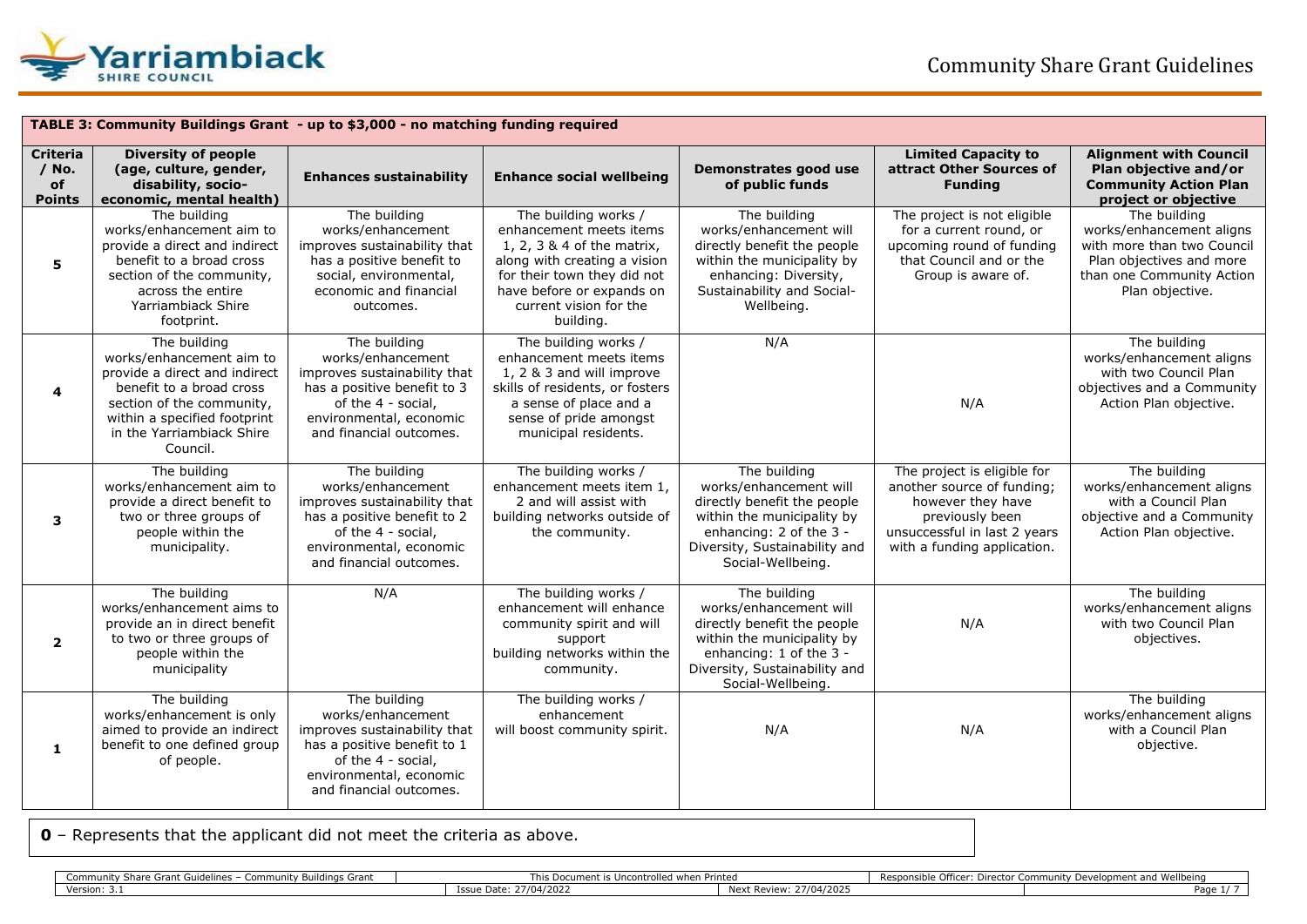

# 2 Application Form Community Buildings Grant - up to \$3,000 - no matching funding required

| <b>Organisation Name</b>                                                                                   |                                                                                   |  |  |  |  |  |
|------------------------------------------------------------------------------------------------------------|-----------------------------------------------------------------------------------|--|--|--|--|--|
| <b>Address</b>                                                                                             |                                                                                   |  |  |  |  |  |
| <b>Contact Name</b>                                                                                        |                                                                                   |  |  |  |  |  |
| <b>Contact Email</b>                                                                                       |                                                                                   |  |  |  |  |  |
| <b>Contact Phone</b>                                                                                       |                                                                                   |  |  |  |  |  |
| <b>Amount Applying</b><br>For (ex GST)                                                                     |                                                                                   |  |  |  |  |  |
| <b>Budget for</b><br><b>Project</b>                                                                        | Budget to be attached, or fields completed in application form.                   |  |  |  |  |  |
| <b>Planning Permit?</b>                                                                                    | Does your application include cost provisions for Building /                      |  |  |  |  |  |
| of Yarriambiack Shire Council?                                                                             | Is the person completing the form an employee or Councillor                       |  |  |  |  |  |
| Project Description                                                                                        |                                                                                   |  |  |  |  |  |
| (no more than 500<br>words)                                                                                |                                                                                   |  |  |  |  |  |
|                                                                                                            | What is the direct / indirect benefit of the building works to enhance diversity? |  |  |  |  |  |
| How does the building works enhance sustainability?                                                        |                                                                                   |  |  |  |  |  |
| How will the building works contribute to enhancing the social wellbeing of attendees /<br>community?      |                                                                                   |  |  |  |  |  |
| Can this project be funded by other Grant opportunities?                                                   |                                                                                   |  |  |  |  |  |
| If yes, what grants have you previously applied for and were you successful?                               |                                                                                   |  |  |  |  |  |
| How does the building works align with the Shires Council Plan and/or Community Action<br>Plan Objectives? |                                                                                   |  |  |  |  |  |

| Community Share Grant Guidelines<br>- Community Buildings Grant | This Document is Uncontrolled when Printed |                        | Responsible Officer: Director Community Development and Wellbeing |          |
|-----------------------------------------------------------------|--------------------------------------------|------------------------|-------------------------------------------------------------------|----------|
| Version: 3.1                                                    |                                            | Issue Date: 27/04/2022 | Next Review: 27/04/2025                                           | Page 1/7 |